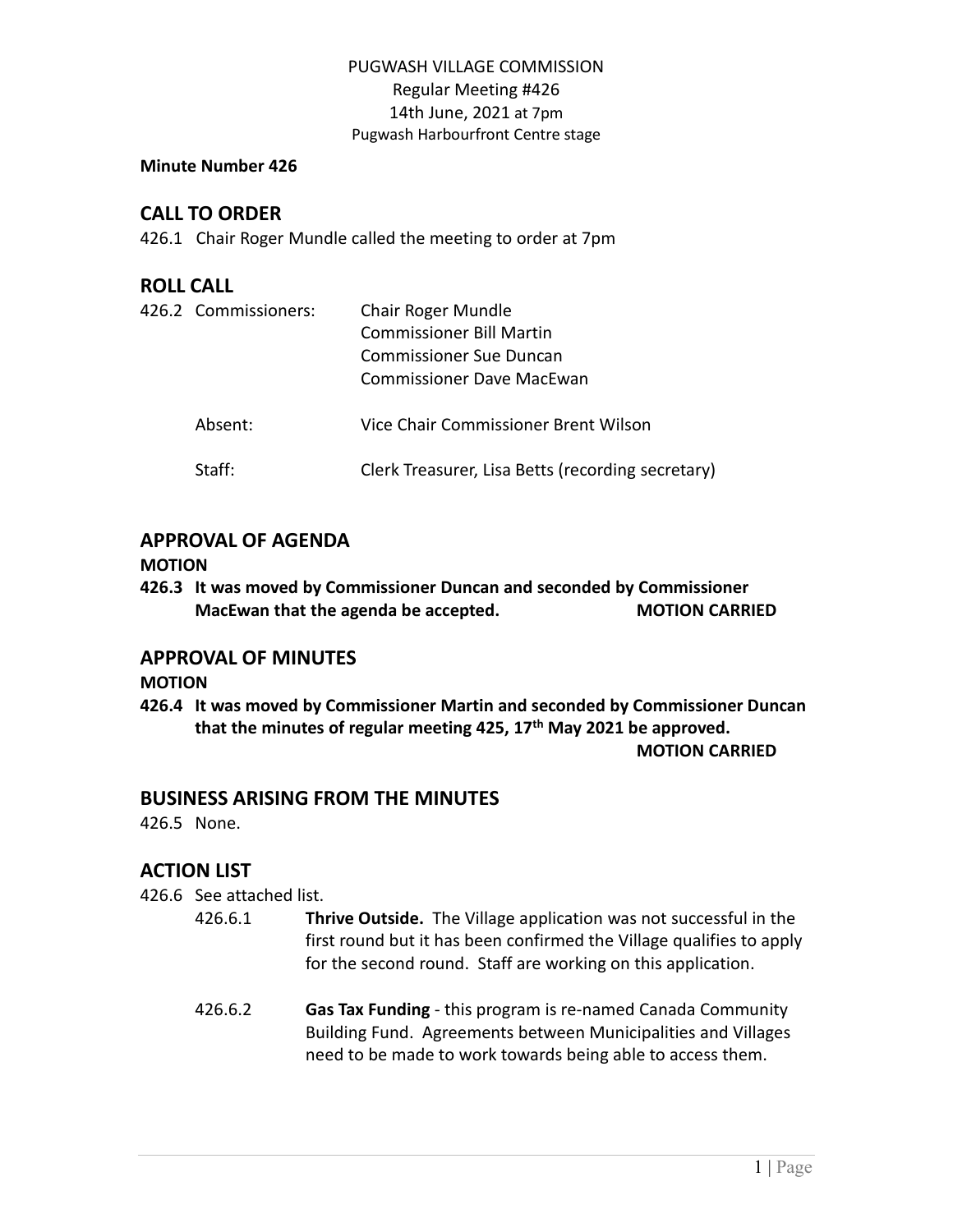- 426.6.3 **Farmers' Market donation** still waiting for further instructions on when and where to send the funds.
- 426.6.4 **June 2021 Newsletter** published. Contains information to help people find who and how to complain about various government services, including dangerous and unsightly premises.
- 426.6.5 **Playgrounds** Chair Mundle asked that a donation recently received for the playground be used as soon as possible.

## **PRESENTATION**

426.7 None

# **CORRESPONDENCE**

- 426.8 **Association of Nova Scotia Villages -** Village Commissioners are invited to meet with the Minister Municipal Affairs via Zoom on July 7<sup>th</sup>. Arranged by the ANSV and moderated by ANSV president, Brian Banks. Commissioner Martin commented on this being a promising change in attitude by the province towards Villages.
- 426.9 **Pugwash and District High School (PDHS) graduating students** request for funding assistance for the ten students purchasing \$30 graduation rings. The Commission agreed that funding should be for an entire team or group. Request denied. There was some discussion about the PDHS graduates' banners recently erected using the Village/CIB banner brackets.

# **COMMITTEE REPORTS**

## **426.14 Clerk Treasurer's Reports**

- 426.10.1 **Association Municipal Administrators of Nova Scotia (AMANS) Spring Conference.** The Clerk reported on some of the presentation from this three day conference. Most were very helpful and interesting.
	- 426.10.2 **Summer staff -** been working hard on getting the Visitor Information Centre ready for re-opening, collecting information for Village website updates, recreation programming for July and August, several funding applications are being worked on. Donnie (groundskeeper) and John (gardener) are filling in while Greg is off work.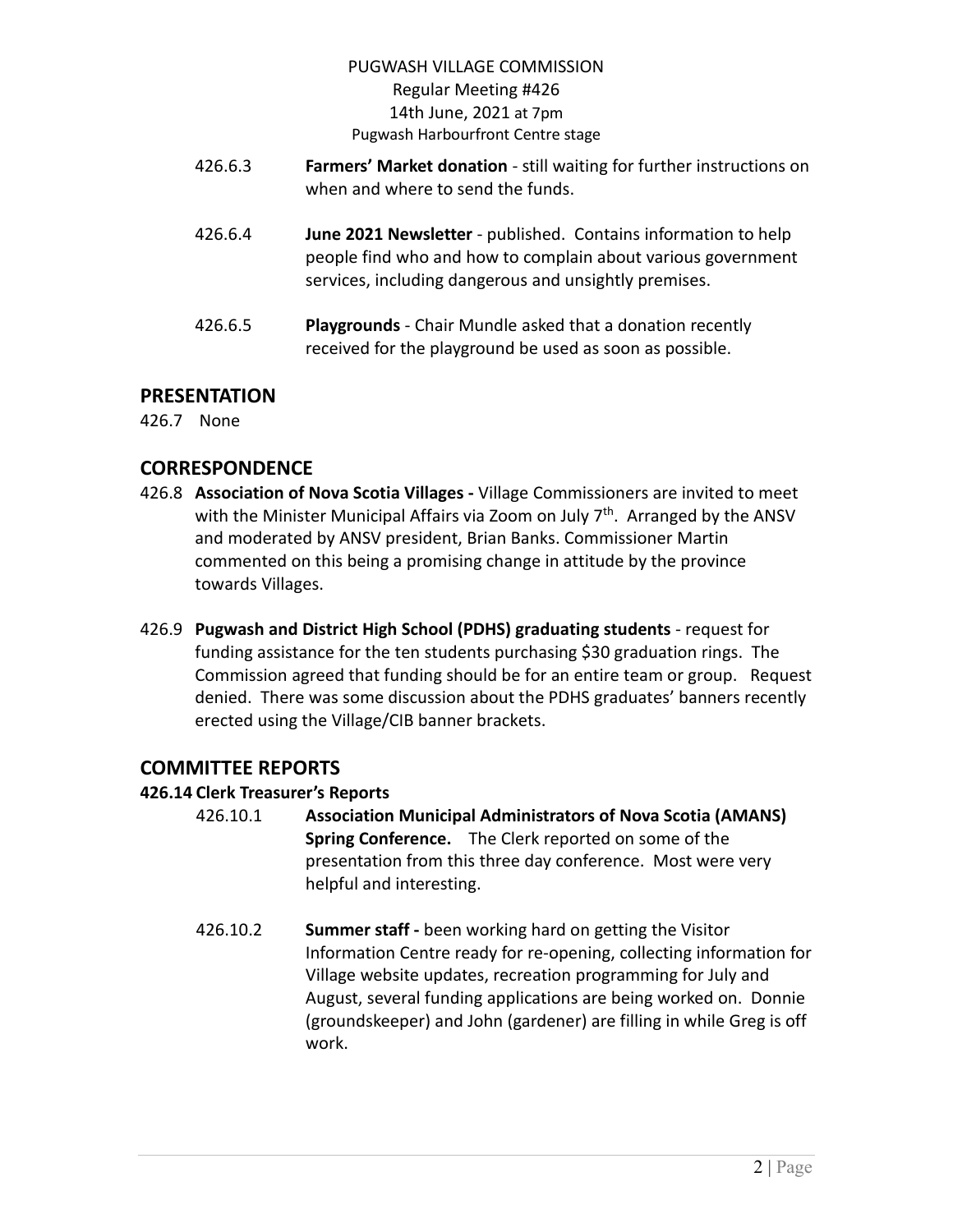- 426.10.3 **Gathering of the Clans mug** pricing would make mugs available in order multiples of four with mugs costing \$10 each. Commissioner Duncan will look for others to share an order.
- 426.11 **Accessibility (Municipality)** No report
- 426.12 **Association of Nova Scotia Villages (ANSV)** No report
- 426.13 **Audit Committee**

No report.

- 426.14 **Physician Recruitment and Retention** Doctor Mueller and his wife are settled into Pugwash life.
- 426.15 **Communities in Bloom (CIB)** No report
- 426.16 **Multi Purpose Centre**

No report

## **MOTIONS**

426.17 None.

#### **NOTICE OF MOTIONS**

426.18 None.

#### **NEW OR OTHER BUSINESS**

426.19 **Election.** The Clerk (Village Returning Officer) said that the provincially mandated restrictions due to COVID-19 pandemic are easing, there was little reason to postpone the Commission election any further.

#### **MOTION**

**426.20 It was moved by Commissioner Duncan and seconded by Commissioner Martin that the election for Village Commissioner be called for July. MOTION CARRIED**

426.21 The next regular meeting of the Pugwash Village Commission will be Monday, 7pm 9<sup>th</sup> August 2021.